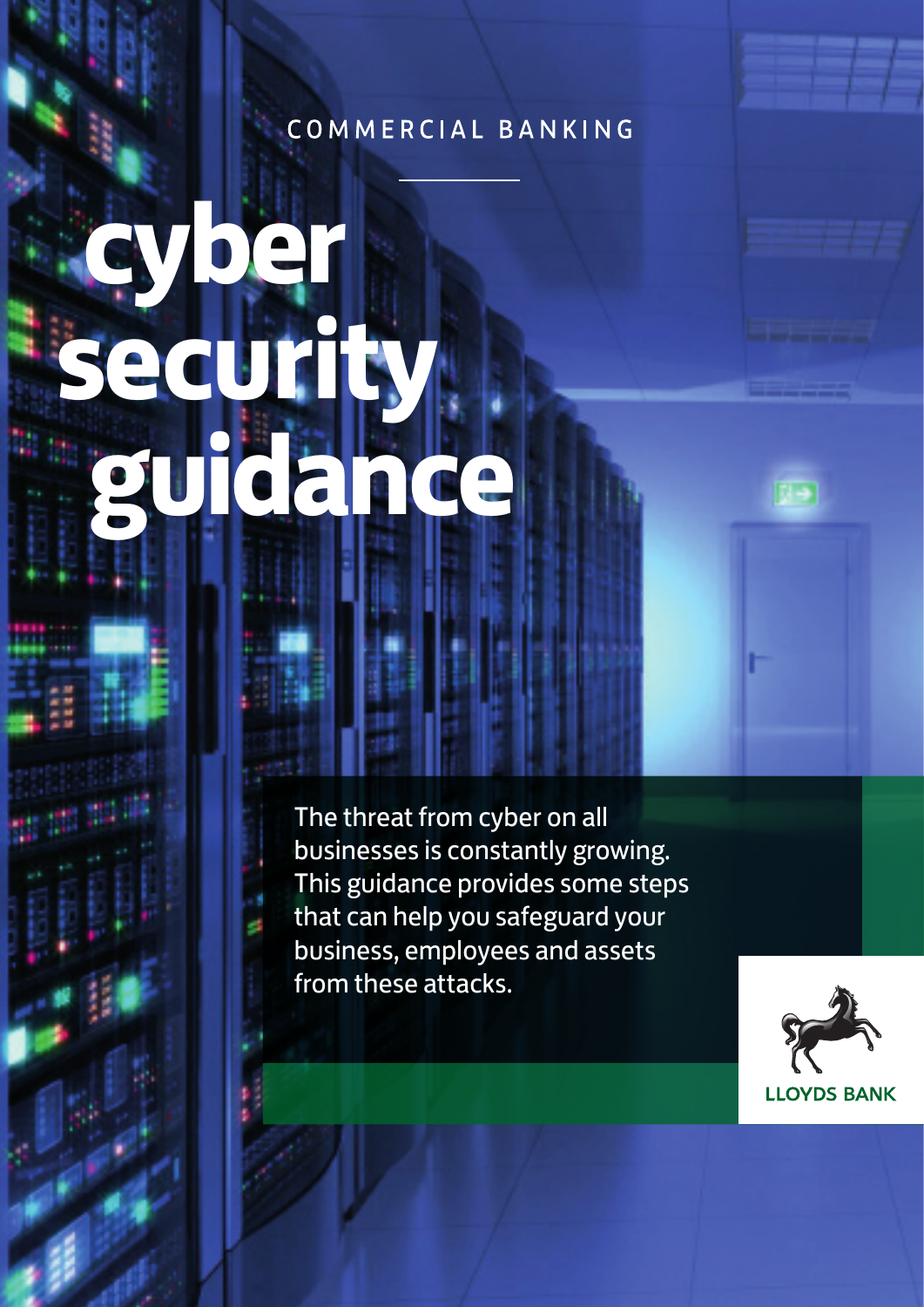# **Contents**

| Cyber threats                                | 1  |
|----------------------------------------------|----|
| Vulnerabilities                              | 3  |
| Cyber threat management                      | 4  |
| (Spear) Phishing                             | 5  |
| Distributed Denial of Service attacks (DDoS) | 6  |
| Ransomware                                   | 8  |
| Website attacks                              | 9  |
| Advanced Persistent Threats (APTs)           | 10 |
| Key considerations for your business         | 12 |
| Cyber glossary                               | 13 |
|                                              |    |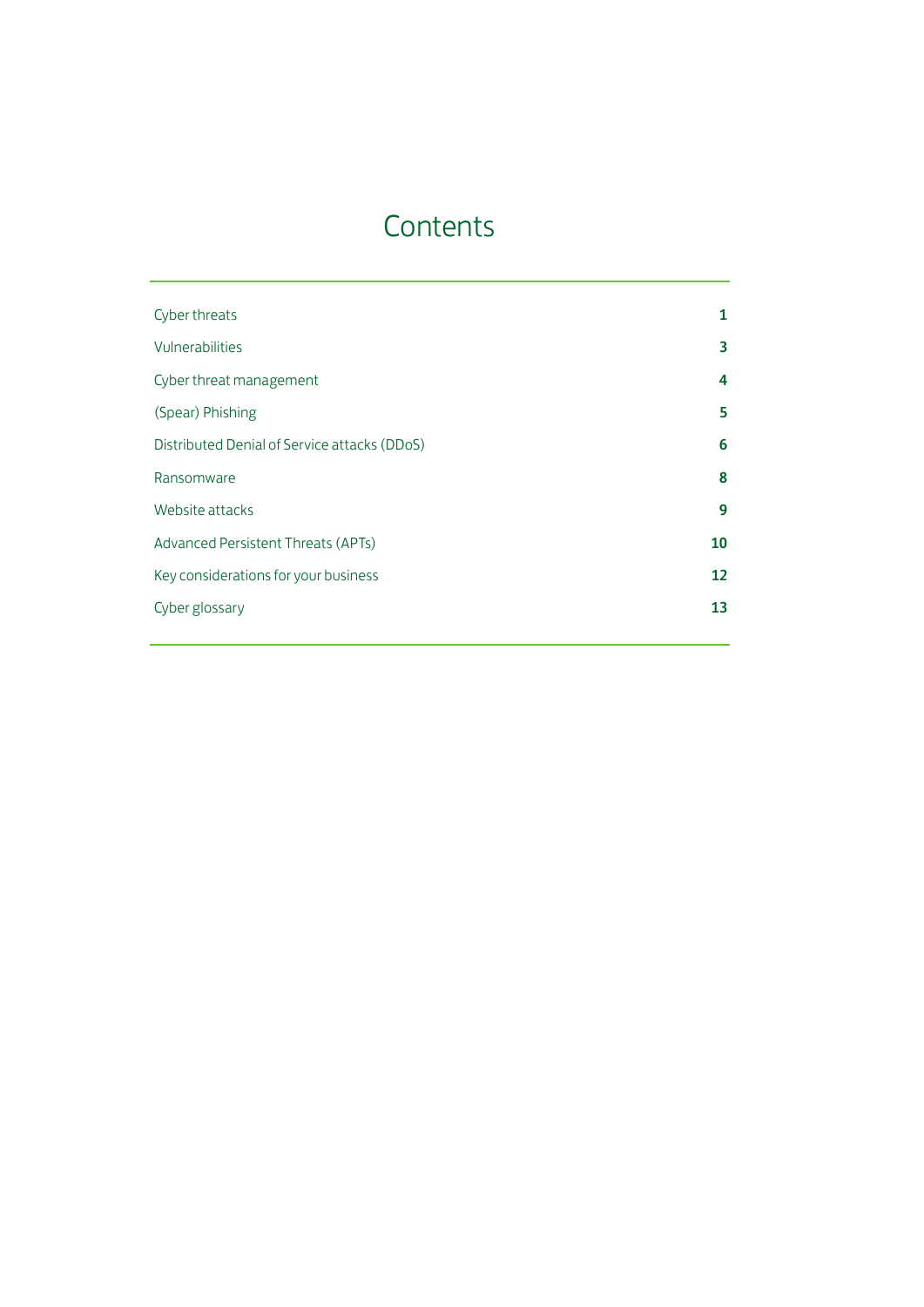# Cyber threats

# Protecting your business

# 68%

of large firms have experienced a breach or attack in the last year (Department for Culture, Media and Sport, 2017).



the cost of cyber-attacks to businesses globally in 2016 (Lloyd's of London/Cyence). This guide offers insight to assist in building your awareness of and protecting your business from the increasing number and sophistication of cyber threats.

It highlights commonplace cyber attacks and offers suggestions to help safeguard your business, employees and assets from these threats.

 $\overline{\triangle}$ 

Cyber crime is a dynamic threat that can have a major impact on an organisation of any size. Business leaders are having to rapidly adapt to prepare their businesses to protect, respond and recover from cyber attacks. It is crucial to give consideration to operational, media, legal and financial planning in addition to IT resilience. This guide is designed to support our clients in making their business more secure and more resilient and ultimately to help Britain prosper.



**Giles Taylor**  Head of Data and Cyber Security, Lloyds Commercial Bank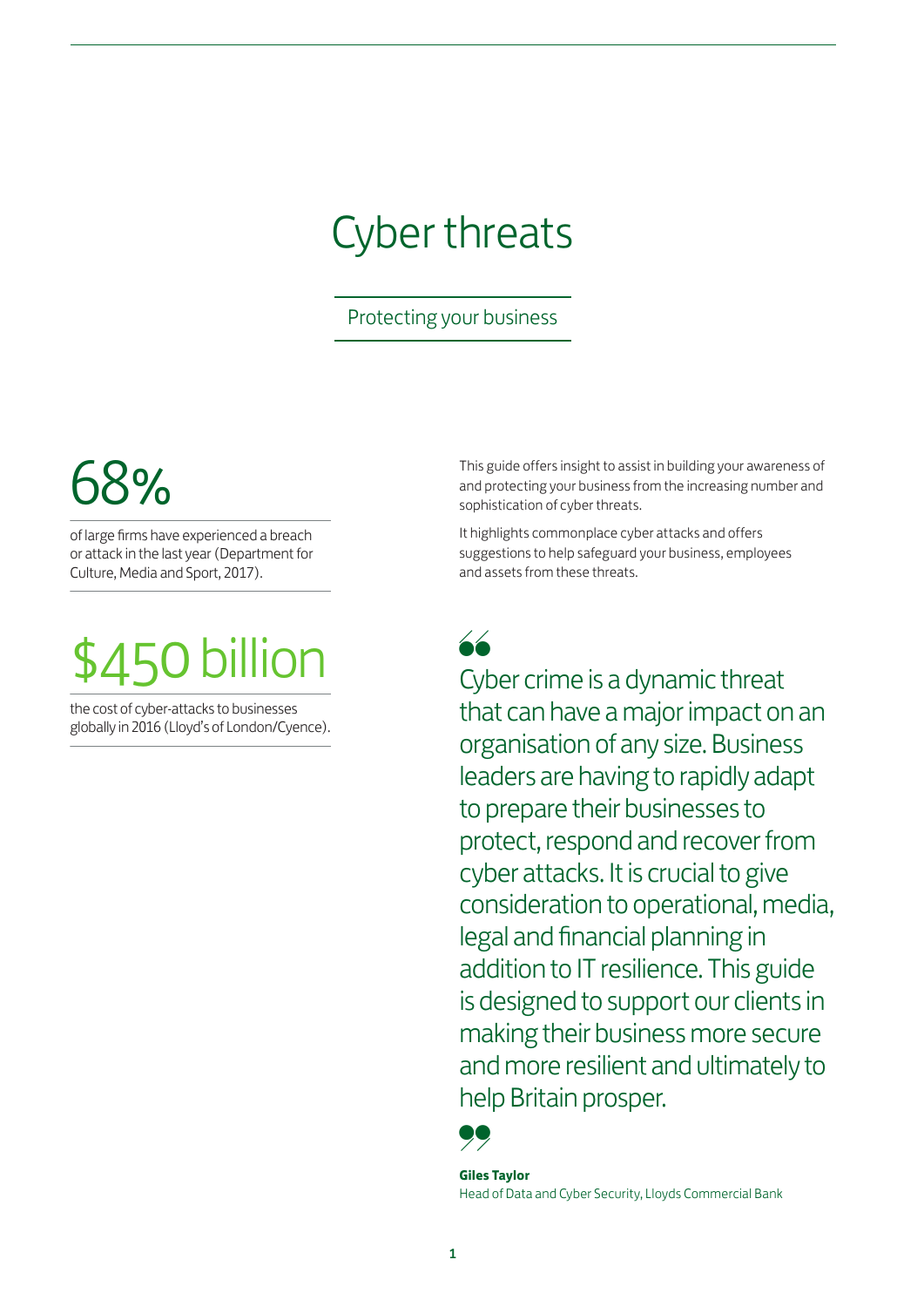# Protecting your business

# What are cyber threats?

Cyber threats encompass threats to any combination of information technology and digital assets, the data held on them and the services they run or provide.

The range of cyber threats is constantly evolving, but most of them involve attacking the confidentiality, integrity or availability of data or systems.

Consequences of cyber attacks are often much wider than a local IT or fraud issue, they can have a significant impact on a business, including reputational damage to the brand, for instance through the loss of customer confidence.

Other consequences can include legal or regulatory sanctions, particularly if large quantities of customer data is stolen and regulators find that business controls are not sufficient from a data privacy perspective.

# "

# Case study: Reputational impact of cyber attack

A major internet service company reported two data breaches during the second half of 2016 affecting over 500 million and 1 billion customers. The company is now facing several lawsuits as well as government scrutiny and it has reportedly impacted the acquisition by another company, with the price of the deal reducing by \$350m.



# Who are the culprits?

Attackers are generally grouped into categories, based on their motivations and capabilities, collectively known as 'Threat Actors', including:

- 1. Hacktivists: Politically or ethically motivated groups and individuals using cyber attacks to get a political message across. These groups tend to be loosely organised and target websites in order to deface them or take them offline.
- 2. Criminals and Organised Criminal Groups (OCGs): This category can range from a few individuals operating on their own to large OCGs. They are financially motivated and often use phishing and malware to obtain log-on credentials to online banking services or accountancy systems in order to steal money. They are responsible for stealing billions of pounds from consumers and businesses each year.
- 3. Nation States/State Sponsored: Government-funded and guided attackers, primarily focused on the theft of intellectual property or confidential government information. These attackers are often well-funded, and well-resourced and attract high level talent in order to create and deliver the most sophisticated threats.

Whilst cyber attacks are often perceived as an external threat, insiders are often involved in an element of the attack, sometimes maliciously, but often by being manipulated by criminals to divulge information or perform a specific task.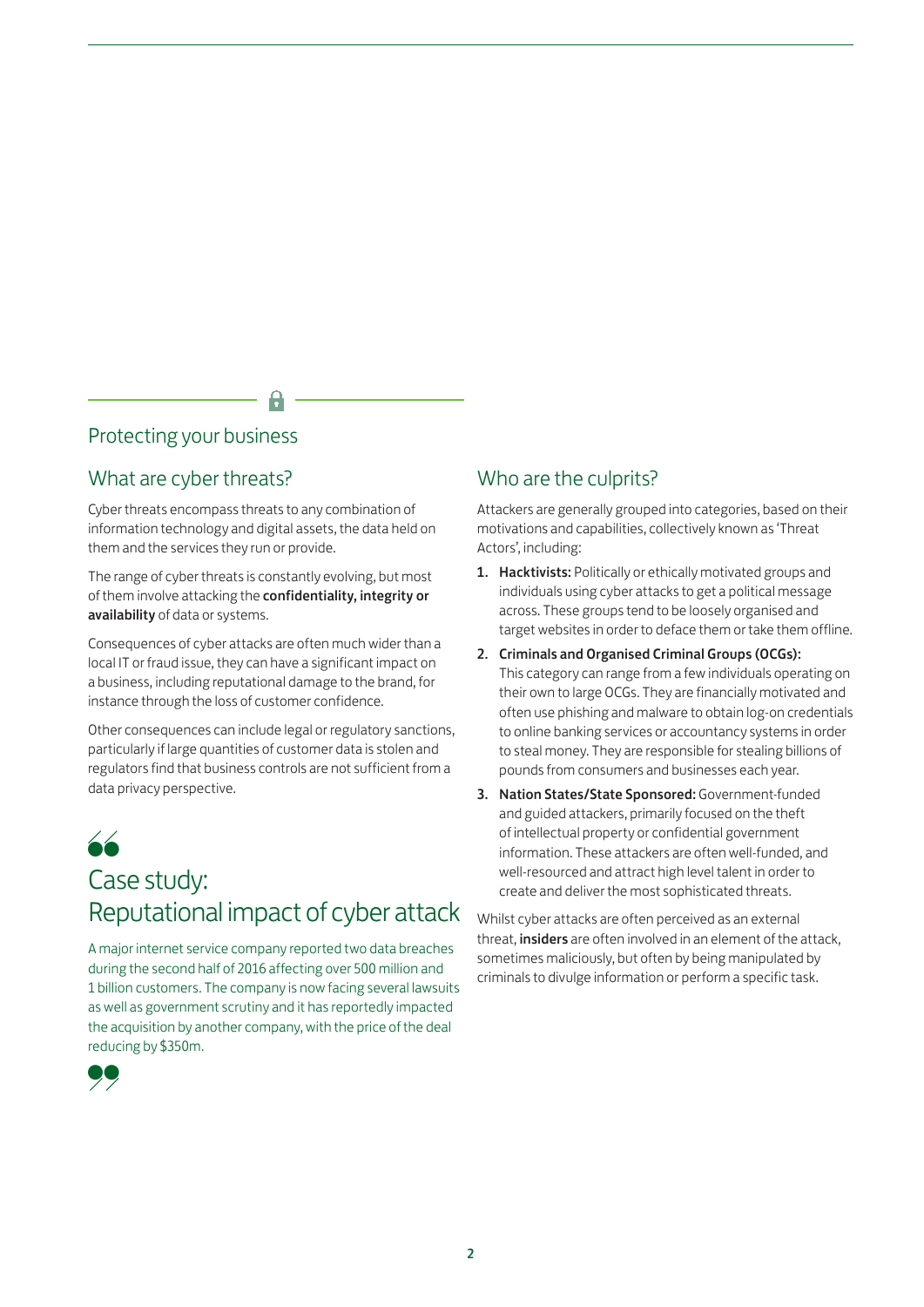# Vulnerabilities

How the attackers get in

# What are vulnerabilities?

Attackers seek to gain access to systems through vulnerabilities in a business' systems, their processes or their people. Vulnerabilities occur through flaws, features or user error, and attackers will exploit any combination of these to succeed.

Flaws: Flaws or unintended functionality are typically found in software, a vulnerability exploited regularly in cyber attacks. Fixing known flaws is a process known as 'patching'. However, flaws can often go undetected for significant periods, until a fix or patch is released by the vendor.

Features: Functionality intended to automate or simplify the use of computers or mobile devices can be misused by an attacker in order to breach a system.

For example, the macro feature in spreadsheet and word processing applications enables a user to automate frequently performed tasks or perform complex calculations. This functionality can also be used by attackers to instruct the computer to perform unwanted tasks, such as downloading malware or recording keystrokes.

Businesses can protect against attacks of this type by disabling non-essential functions on PC and mobile devices, such as macros or Bluetooth.

User error: Even if vulnerabilities are 'patched' or disabled via a secure build, a significant vulnerability can remain through user error (i.e. a systems administrator who enables vulnerable features by mistake or fails to fix a known flaw.) Protected information can be divulged, either intentionally or not, by users' actions.

# Why are they so valuable?

The lifecycle of a vulnerability has changed significantly over the years and they are now actively pursued and exploited by the full range of attackers.

There is now an active criminal market that buys software flaws, with 'zero-day' vulnerabilities (i.e. recently discovered vulnerabilities that are not yet publicly known) fetching hundreds of thousands of pounds.

Having a proactive vulnerability management process is therefore a critical element of defence against cyber attacks.

It is important to ensure that cyber threats and vulnerabilities are addressed through your people and processes, as well as by using technology.

# Protecting your business from cyber threats

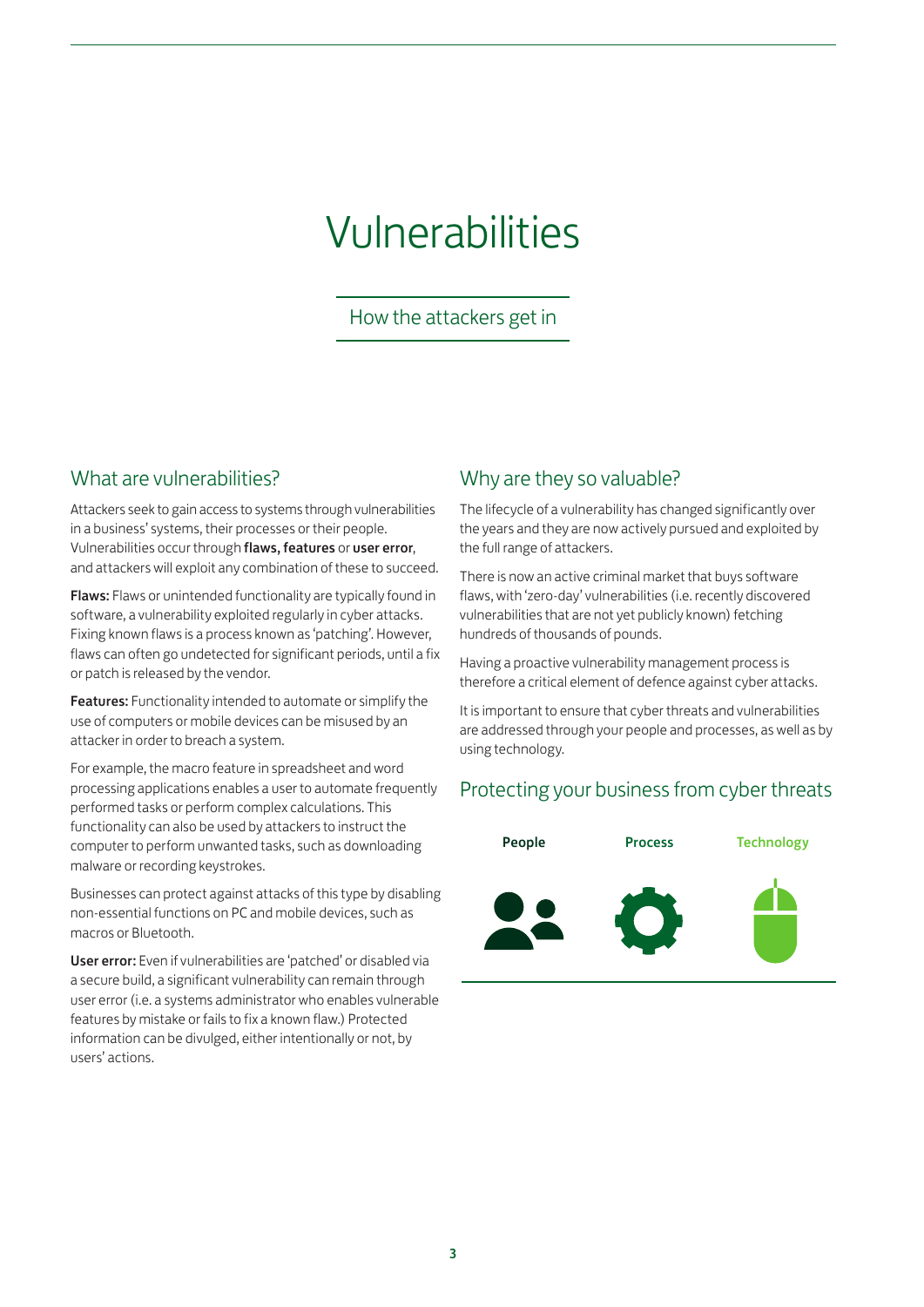# Cyber threat management

### User Education and Awareness

Produce policies covering acceptable and secure use of the organisation's systems. Establish a training programme. Maintain user awareness of the cyber threats.

R

#### Network Security

Protect your networks against external and internal attack. Manage the network perimeter. Filter out unauthorised access and malicious content. Monitor and test security controls.

8

#### Social Media

Implement a social media policy for employees. Educate users to consider what they post online, particularly due to the risks from discussing work-related topics on social media, which could result in being targeted by (spear) phishing attacks.

22

#### Incident Management

Establish an incident response and disaster recovery capability. Produce and test incident management plans. Provide specialist training to the incident management team. Report criminal incidents to law enforcement.

all a

## Secure Configuration

Create a system inventory and define a baseline build for all IT devices. Apply security patches and ensure that the secure configuration of all IT systems is maintained.



### Removable Media Controls

Produce a policy to control all access to removable media. Limit media types and use. Scan all media for malware before importing onto the corporate system.

#### Malware Protection

Produce relevant policy and establish anti-malware defences that are applicable and relevant to all business areas. Scan for malware across the organisation.

#### Monitoring

Establish a monitoring strategy and produce supporting policies. Continuously monitor all IT systems and networks. Analyse logs for unusual activity that could indicate an attack.

#### Managing User Privileges

Establish account management processes. Limit, control and monitor privileged accounts. Control access to activity and audit logs.

#### Home and Mobile Working

Develop a mobile working policy and train staff to adhere to it. Apply the secure baseline build to all devices. Protect data both in transit and at rest.

# " Establish effective governance structure and engagement with determine risk appetite.

" Maintain the Board**'** s cyber risk.



"

Produce supporting information risk management policies.



"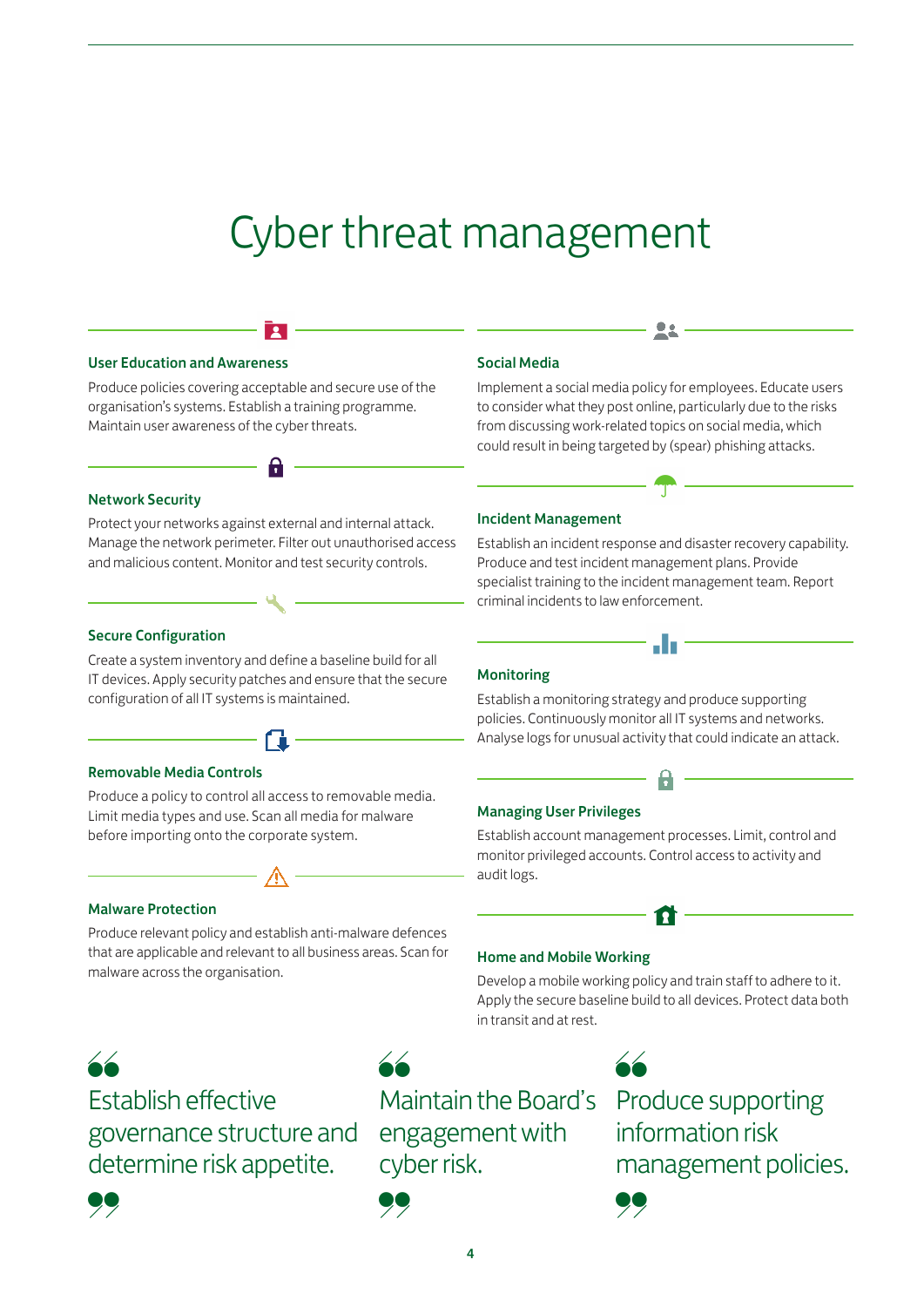# (Spear) Phishing

Targeting your employees

# What is phishing?

An email scam when fraudsters masquerade as a bank or other trusted organisation to obtain confidential information such as personal information, bank details or passwords. The message typically highlights the need for urgent action, suggesting for example that online access will be blocked unless a link is followed. The email will typically link through to a fake website which looks almost identical to the real one. This website will then entice the victim to enter log-on credentials or download malware.

# What is spear phishing?

Spear phishing is a targeted form of a phishing attack. Spear phishers generally disguise themselves as a legitimate, familiar sender, often from within the same organisation, to increase the chance the recipient will carry out the intended action.

This could include opening the attached file or visiting a website which would typically download malware, divulging sensitive personal or commercial information or being duped into completing a transaction e.g. making a payment.

Spear phishing is often a component used in more complex attacks, known as advanced persistent threats (APTs).

# " Case study: Simple but effective

Over the period 2015-2017, phishing techniques were used to influence two major US-based multinational companies to transfer in excess of \$100million to accounts controlled by a fraudster. A Lithuanian man was arrested in early 2017 and has subsequently been charged by the US Department of Justice.

# How to protect your business?

Employee education and awareness – Educate users of the risks associated with opening files or visiting websites via links in emails – even when the email appears to originate from a colleague. Also consider implementing a policy for employees around what they share on social media – which is a rich source of information for spear phishers.

User access controls – Restrict users' permissions, ensuring privileges are limited to those required to perform their role. Restrict privileged accounts and the ability to run executable files\*, especially if not required for their role.

Secure configuration – Known as 'hardening', minimise the potential attack surface on users' devices by having a secure 'build', ensuring (amongst other things) that unnecessary software and default user accounts are removed.

Software patch management – Ensure patches are applied as early as possible (after testing), to limit the exposure to known software vulnerabilities.

Consider deploying technical controls, which could include:

Malware protection – Anti-malware defences to scan emails and attachments for malicious code. Produce relevant policy and establish anti-malware defences that are applicable and relevant to all business areas. Consider having a separate device to undertake online banking activities that does not have access to email systems to minimise direct malware infection risk. Scan for malware across the organisation.

Web traffic protection - Web content and site categorisation service to restrict access to websites and real time scanning of web traffic for malicious code.



5

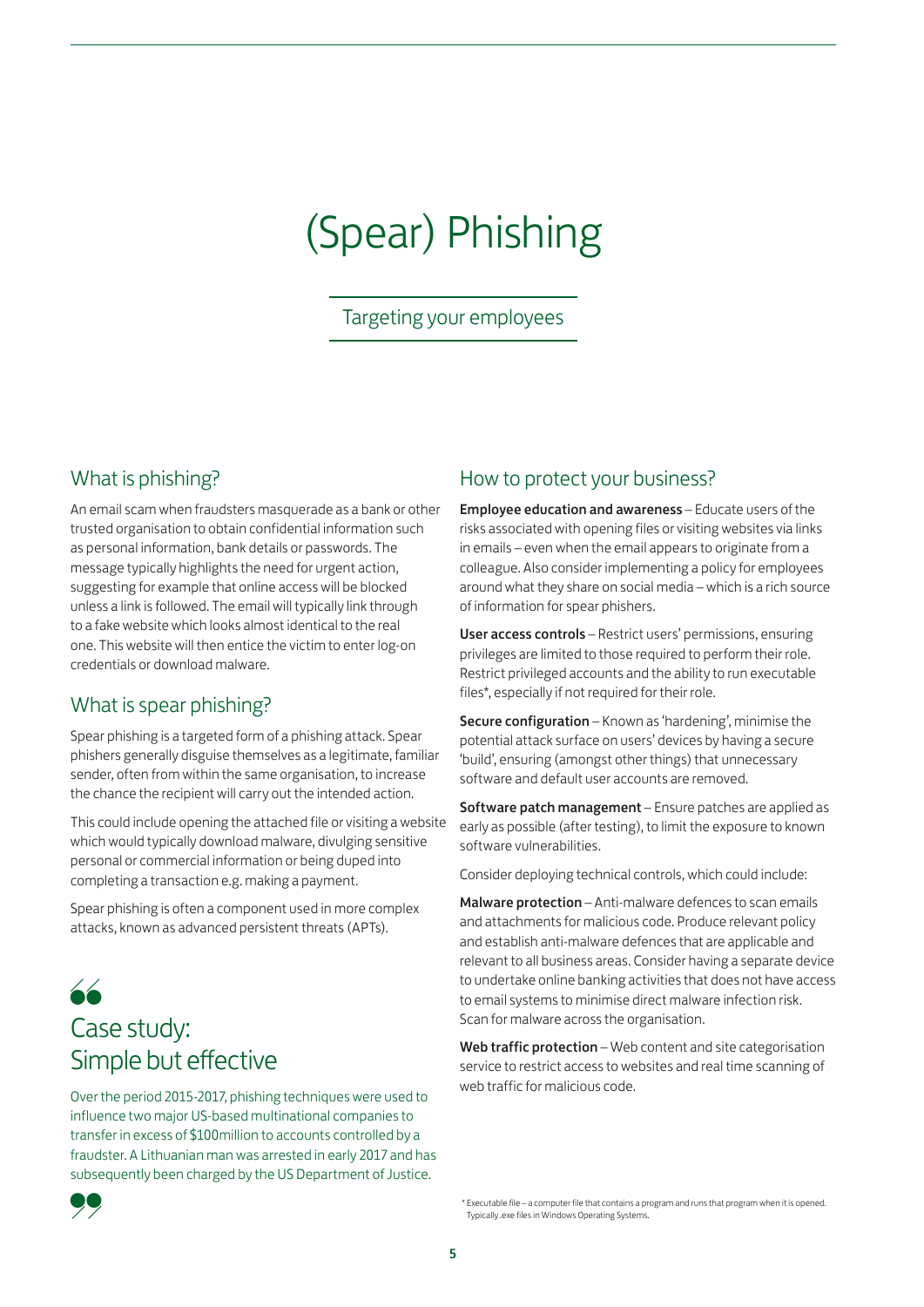# Distributed Denial of Service attack

Attacking your online availability

# What is a Distributed Denial of Service attack?

A Denial of Service (DoS) attack is an attempt to make an online resource, such as a website, unavailable to its intended users by overloading it with internet traffic.

A Distributed Denial of Service (DDoS) attack is a specific class of DoS where the attack originates from multiple sources, often using a huge network of computers infected with malware, known as a 'botnet'. This allows the attacker to create a much larger volume of internet traffic against the target and helps to hide its origin.

Historically, only a skilled individual was able to conduct a DDoS attack as it required a keen understanding of internet and system infrastructure. However in recent years, tools have been made available on the Dark Net\* which, for a relatively modest fee, allow an unskilled individual to hire a botnet and conduct an attack on the target of their choice. The strength and ease of administering a DDoS attack has also increased, partly in thanks to competition amongst hackers, the cheap cost to launch (just \$25 per hour) but also via powering attacks through internet of things (IoT) devices.

As well as undertaking DDoS attacks for political or ideological reasons, cyber criminals have also been known to threaten companies with DDoS attacks unless a ransom demand is paid.

The victim company will usually receive extortion emails demanding payment (usually in the cryptocurrency Bitcoin), otherwise they will carry out a DDoS attack against the victim's network. DDoS attacks can also be used as a smokescreen to distract defences from other attacks such as a data breach or unauthorised access to a network.

# How to protect your business?

There is no one way to defend against a DDoS attack. The approach and sophistication of potential attacks will vary based on what the target organisation is trying to defend, their infrastructure and what controls they have in place. There are various mitigation techniques that could be combined in an attempt to counter the effectiveness of these attacks including:

- **Buying excess bandwidth** from your Internet Service Provider.
- **Configure routers and firewalls** to stop simple attacks by filtering non-essential traffic and blocking invalid IP addresses. However, these are typically ineffective against more sophisticated attacks.
- Intrusion-detection systems can be used in conjunction with firewalls but this is not an automated process; requiring manual tuning by security experts, they often generate false positives.

However, given the increasing threat of DDoS, even the most technically proficient companies are beginning to employ external mitigation services to counter DDoS attacks. These are dedicated to monitoring your internet traffic and when necessary, instigating numerous technical controls to mitigate the attack.



# Case study: The tools: big, and getting bigger

An internet company that provides domain name system (DNS) registration and other services, suffered a series of massive DDoS attacks on 21 October 2016. The reported size of the attacks (up to 1.2Tbps) was unprecedented as was the impact this attack had on other companies. A large number of well-known internet-based businesses in the US and Europe, who relied on the DNS company for essential 'upstream' services, were taken offline for most of the day.

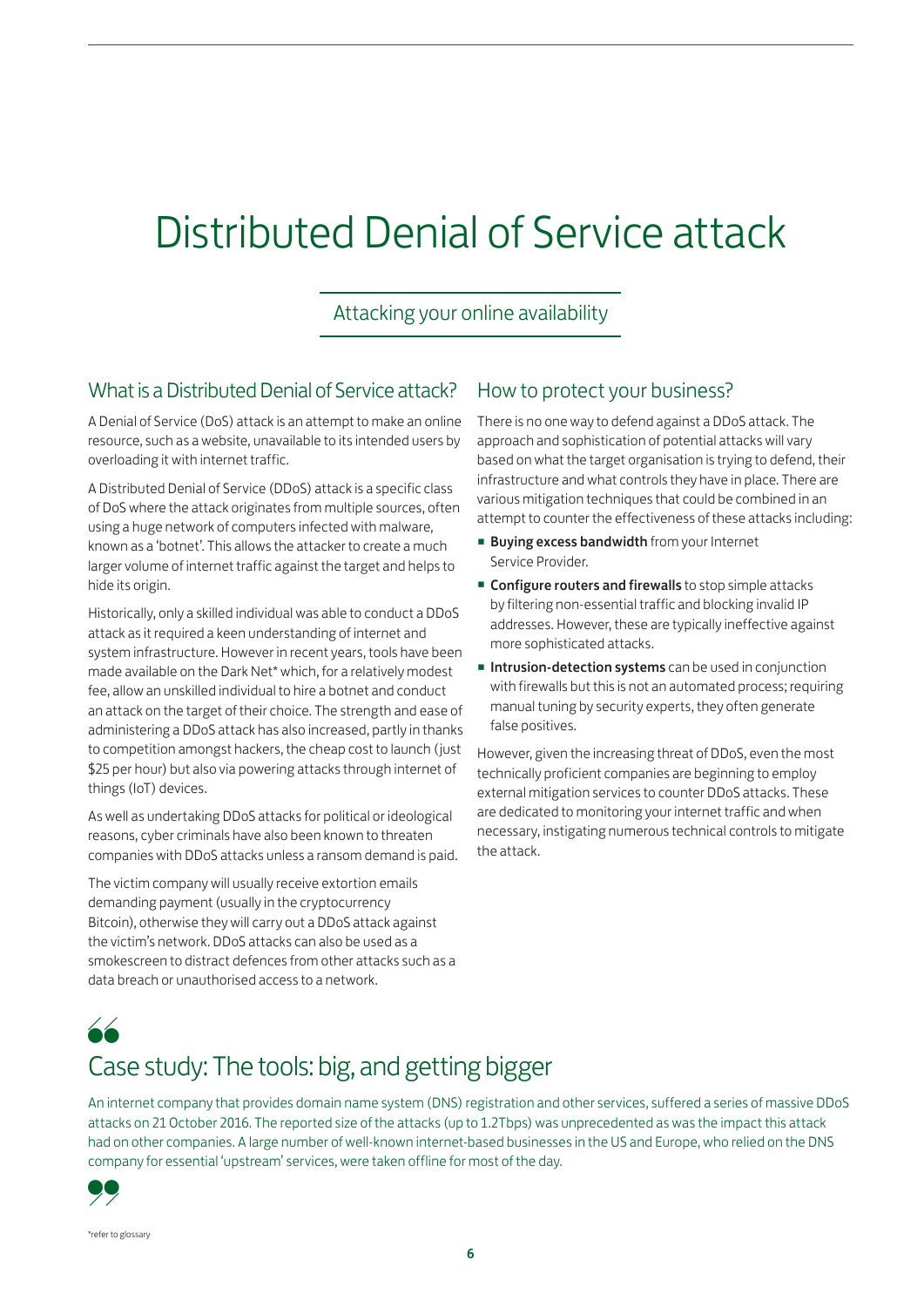66

Cyber attacks will continue to evolve, which is why the public and private sectors must continue to work at pace to deliver real-world outcomes and ground-breaking innovation to reduce the threat to critical services and to deter would-be attackers.



**Ciaran Martin**  CEO National Cyber Security Centre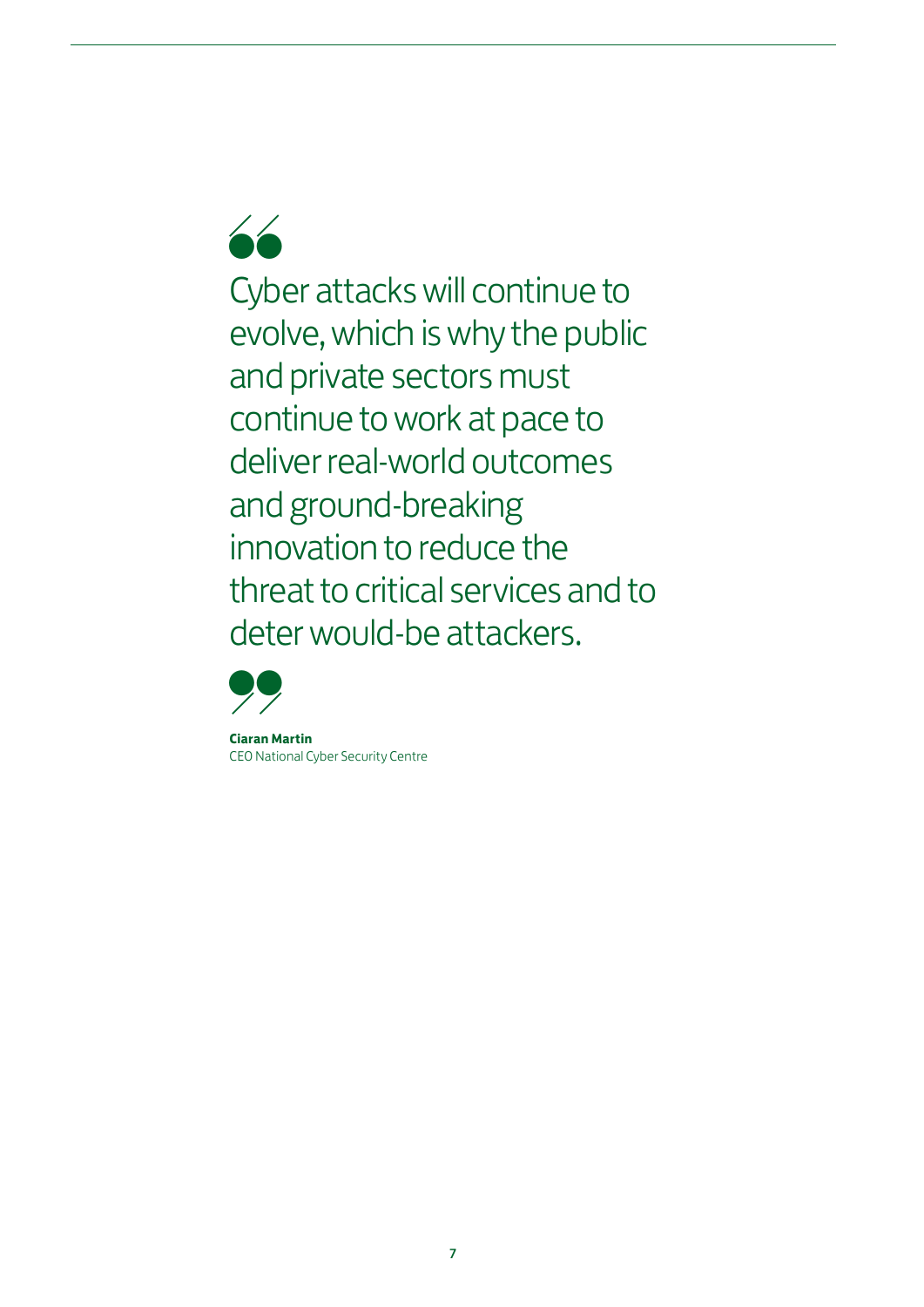# Ransomware

# Extortion malware

What is ransomware?

Ransomware is a type of malicious software (malware) that severely restricts access to a computer, device or file until a ransom is paid by the user. It has the ability to lock a computer screen or encrypt files with a password, often using strong encryption.

A demand is then displayed informing the user that it will not be unlocked until a sum of money is paid. A time limit is usually imposed for the ransom to be paid, or the code to decrypt the data will be deleted and the data will not be recoverable. Ransomware usually infects single machines but some recent attacks have also incorporated exploits that allow the malware to move laterally within a network and spread to other devices.

# How are users infected?

The most common ways ransomware infects a computer are via:

- **Email** Clicking on a malicious link in an email, or opening a malicious attachment;
- **Websites** Visiting a social networking site or other website which is hosting ransomware;
- **Removable media** Inserting or connecting an infected USB or other removable media device (e.g. memory sticks, external hard drive).

"

# Case study: A global ransomware outbreak

A massive ransomware outbreak occurred in May 2017, when a ransomware variant named WannaCry spread rapidly infecting more than 200,000 computers in over 150 countries within a day. WannaCry had the ability to propagate within networks without user intervention, and many large organisations were significantly affected, including healthcare providers in the UK who had to reduce the services they could provide until they could restore the infected machines.

# "

# How to protect your business?

Employee education and awareness – Ensure users are aware of the risks associated with allowing malware onto a system. Additionally educate them about the typical ways malware can get onto a device – via email, internet (websites) and removable media.

The following controls (detailed on the Phishing page 5) will help to reduce the chance of being infected with ransomware – user access controls, secure configuration, patch management, malware protection and web traffic protection. Other controls that will assist in preventing malware from infecting or being able to run on a device include:

Removable media controls – Consider the benefits of implementing a technical solution to control access to removable media devices and scan all media for malware before importing onto any of the organisation's systems.

Back-ups – Establish a programme of taking regular backups, ensuring that your most important files are copied most frequently – potentially also off-site. This will enable machines and systems to be restored in the event of infection, without a significant impact.

- The site 'Get Safe Online', partner of Lloyds Banking Group, has advice on how to decrease the chance of being infected by ransomware: www.[getsafeonline](http://www.getsafeonline.org/).org
- If any of your systems are compromised by ransomware and the computer or data sources have been locked, seek professional advice. Attacks should also be reported to the police by visiting: www.[actionfraud](http://www.actionfraud.police.uk/).police.uk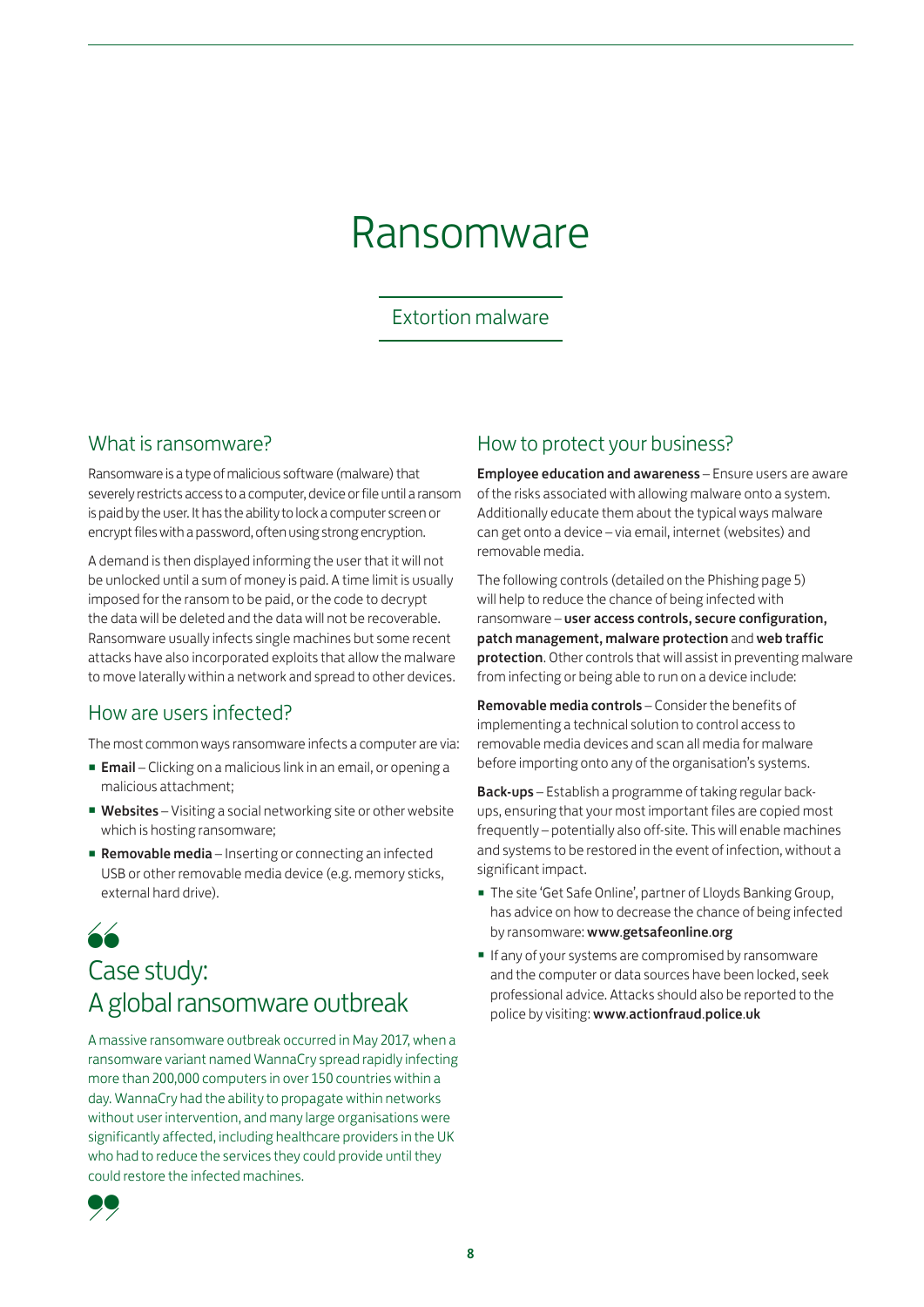# Website attacks

# Protecting your online presence

# What is a website attack?

Whilst websites are often described as the shop window to your business, they can also be attacked by a range of actors and for a variety of reasons.

These include defacement of the website (changing the visual appearance or content), the addition of content (a phishing page or malware), or the loss or compromise of customer or company data. It could also facilitate a denial of service attack to take the site offline, or an intrusion into the back end IT systems potentially launching malicious code.



# Case study: European Central Bank (ECB) hacked

The details of around 20,000 people who had registered on the ECB's website were compromised by a website attack. The ECB was unaware of the breach until it was contacted anonymously by the perpetrators who then sought to extort cash in return for the stolen data.



# How to protect your business?

Education and awareness – Ensure staff involved in designing and developing websites understand that security is part of their role and are trained to create secure code/sites. Website owners must be aware of the potential risks involved in running a website – which could potentially be broader than their area of responsibility.

Strong general IT security controls – Enforce stringent access and change controls and ensure updates and patches are applied swiftly. Establish a process to run frequent back-ups and monitor the site regularly for suspicious activity including any unauthorised or unscheduled changes to the content of the website.

Website governance – Ensure clear policies exist, particularly around the ownership of websites and the accountabilities of those owners. This should include minimum standards for the testing of the site and remediation of any identified issues.

Software testing tools and code analysis – Software testing tools and/or code analysis could be incorporated into the software development lifecycle to search for vulnerabilities written into software or code.

Penetration testing – Should be completed to evaluate the security of the system or application by simulating an attack. Undertaken by skilled personnel, ideally it should be completed before a website is launched and also after any significant code change.

Vulnerability scanning – Regularly scan any internet-facing networks for vulnerabilities. This is a mainly automated test and helps to identify any vulnerabilities that are discovered between penetration tests.

Vulnerability management – Vulnerabilities identified during any testing should be assessed and where necessary remediated on a prioritised basis.

Web application firewall (WAF) – A WAF will help to mitigate common attacks (cross-site scripting (XSS) and SQL injection) and could be customised to identify and block other attacks.

3rd party service providers - Ensure any service providers are able to conform to your policies (and allow testing) before signing a contract with them.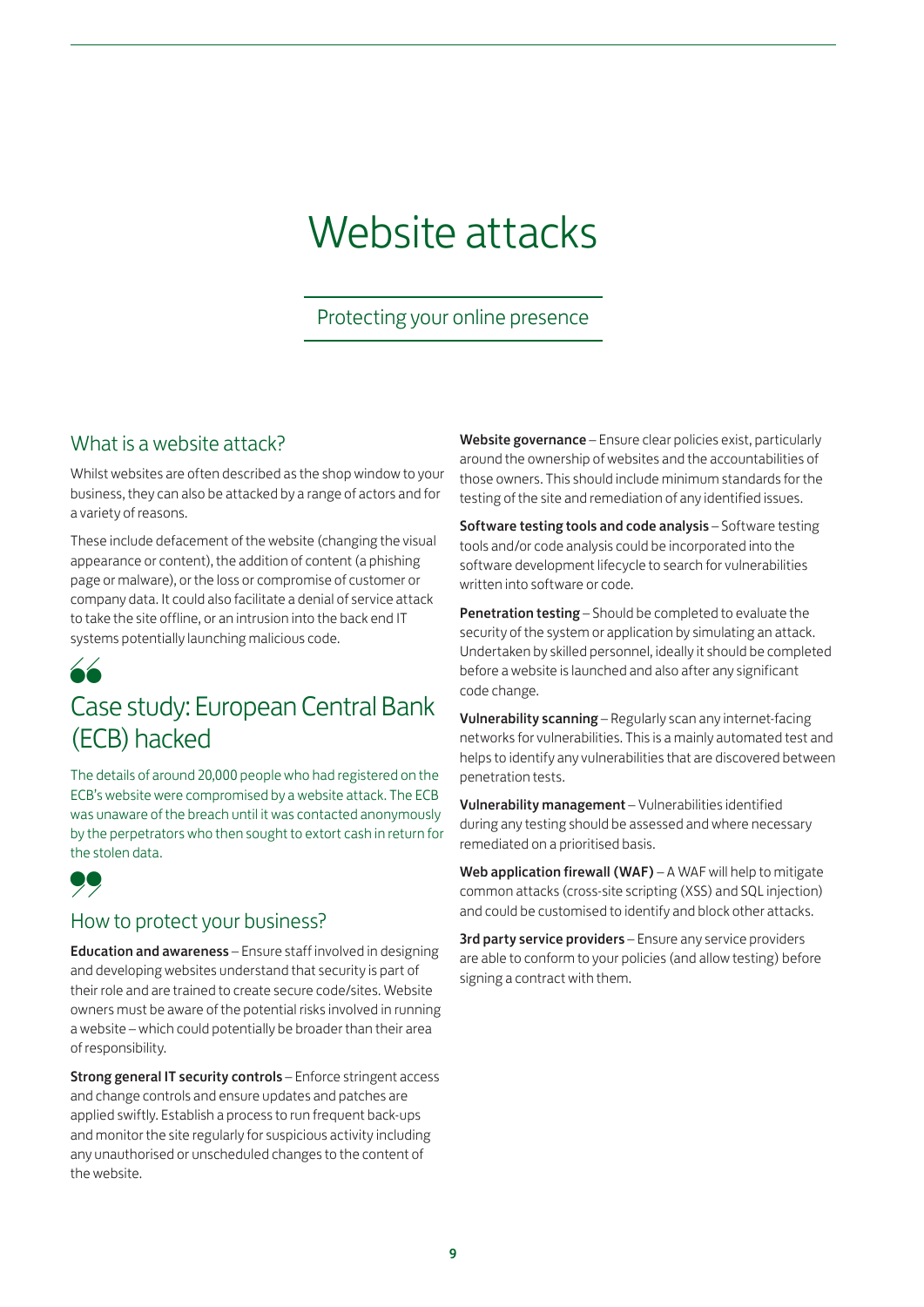# Advanced Persistent Threats

Cyber attacks – the next level

# What is an Advanced Persistent Threat (APT)? Who conducts APTs and why?

An APT is a sophisticated targeted attack which typically uses a wide variety of carefully planned and designed attack techniques to achieve its objective. These techniques will often include spear phishing but also use highly customised tools, developed specifically for the campaign, including zero-day vulnerability exploits and rootkits.

To obtain the information required to customise such attacks, APTs take time to prepare and execute. This often includes a significant amount of intelligence gathering about the target organisation, its infrastructure and associated controls as well as key employees. The early stage of an APT will be conducted stealthily to avoid detection, and it is increasingly common for some material to be gathered from employees' social media posts.



# Case study: Central Bank of Bangladesh loses \$81m

In early 2016 arguably the largest cyber heist ever took place targeting the Central Bank of Bangladesh. The attackers utilised custom malware that interacted with payment systems software to steal funds. Those funds were then moved quickly through casinos in the Philippines. The attack was timed over a Bangladeshi Bank Holiday when response was slow, and the Chinese New Year when large transfers are normal across Asia. \$81m remains unaccounted for. The attack was intended to net \$951m and was only stopped by a counterparty querying a spelling error. The sophistication and amount of planning indicates this was the work of a nation state.



The groups behind APTs are well funded and staffed. Historically, they often operated with the support of the military or state intelligence and targeted government agencies, defence contractors or critical national infrastructure.

Nation-state actors are also believed to have orchestrated APT attacks against commercial organisations, notably those involved with scarce natural resources (i.e. minerals and fuel) and financial institutions.

Historically, APTs typically had three primary goals:

- Theft of sensitive information from the target.
- Covert surveillance of the target.
- **Sabotage of the target.**

More recently organised criminals are increasingly adopting APT techniques primarily for financial gain: this means that any business with valuable technology, high-value processes, or intellectual property could be targeted.

A small subset of nation state actors are also motivated by financial gain. As these nation states also appear to be using more 'open source' attack tools it is harder to differentiate them from organised criminals making it ever more challenging to identify the culprits.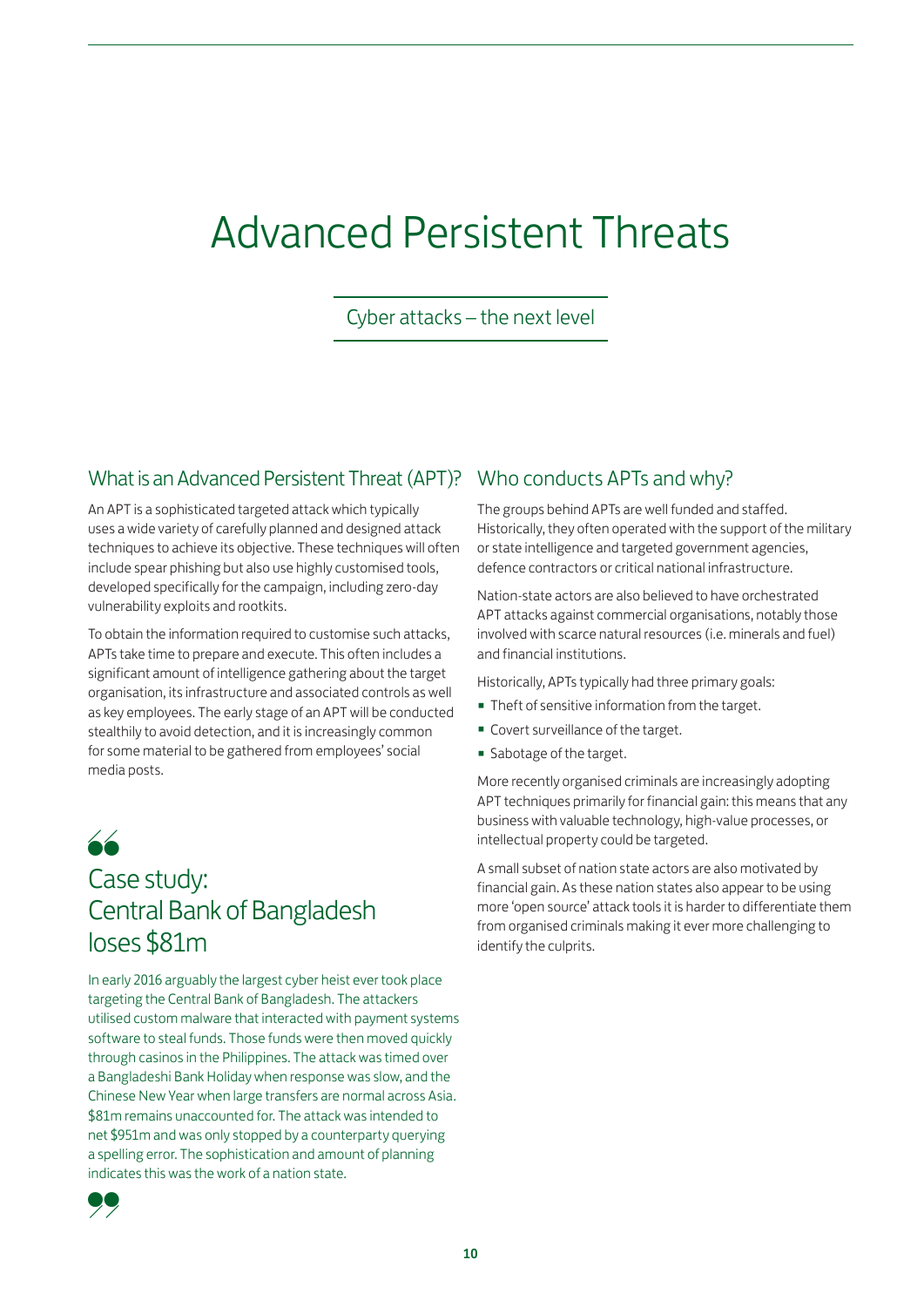# Advanced Persistent Threats

Prevent, detect & respond

# " Case study: Ukraine power outage

In December 2016 a cyber attack was launched against the Ukrainian energy grid cutting power to around a fifth of the capital Kiev; this followed an attack in 2015 which cut power to 225,000 people.

The attackers gained a foothold through spear-phishing before accessing the organisation's Supervisory Control and Data Acquisition (SCADA) systems and turning off services. It is suspected that the actors were on the Energy company's network for up to six months undetected before mounting the attack.

Many researchers believe that the group responsible could have conducted more extensive attacks but did not, suggesting this particular attack was a demonstration of capabilities and intent. This echoes the commonly held belief that there are groups with the intent and ability to launch attacks on the critical national infrastructure of every country in the world.



# How to protect your business?

Due to the nature of APTs, there is no single solution as they usually include a series of infiltration techniques. However, taken individually, those techniques are typically well-known, so can be defended against.

Having robust information security practices and systems in place will help to prevent or detect some APT attempts, including efficient patching and vulnerability management routines, and effective proactive monitoring of suspicious activity, including Indicators of Compromise (IoCs).

Layers of defence will also help to protect against APTs, along with a risk based approach – ensuring available resources are directed towards the assets most likely to be targeted.

An essential layer of protection involves employee education, as staff will often be targeted via spear phishing attacks to gain entry into the organisation's systems.

Knowledge of how APTs typically work will help to identify and defend against them. Numerous models exist that show different phases or stages of an APT attack but the most popular example is one called the 'Cyber Kill Chain®' which was produced by Lockheed Martin.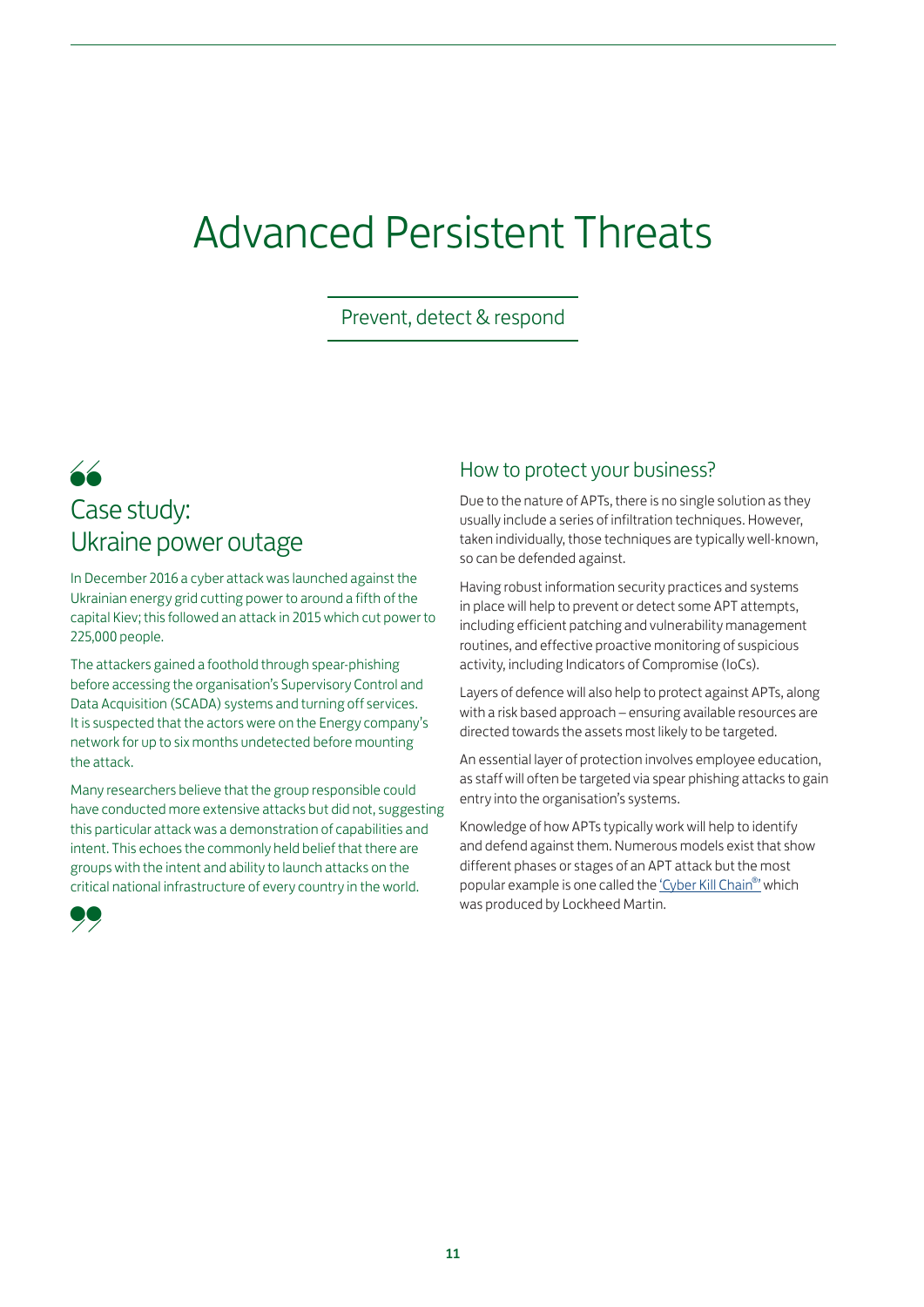# Key considerations for your business

# What next?

# What do you do from here?

The risk from cyber threats differs not only between industries or sectors, but also between businesses within the same industries. The actual risk to your business will depend on a number of factors including who might be attacking you, what they want to achieve and how vulnerable are your assets or services – think means, motive and opportunity.

Whilst you have no control over the capabilities or motives of attackers, it is possible to make things more difficult for them by reducing your business vulnerabilities.

The following questions may assist your company in becoming more aware of and protected against cyber threats:

- 1. Have we identified and understood the company's critical information, assets and services? Where are they stored, who has access to them and have we considered suppliers, contractors etc. (confidentiality, integrity and availability)?
- 2. Have we considered who might want to attack us, why and what the impact of a successful attack might be?
- 3. Do we have a risk appetite for different types of cyber events impacting our business?
- 4. Do we know what vulnerabilities we have and do we have an efficient vulnerability management process (people, process and technology)?
- 5. Have we risk assessed how well our critical assets are protected and produced a gap analysis?
- 6. Do we have a prioritised action plan to enhance our capability to protect our business against cyber attacks [\(10 Steps to Cyber Security\)](https://www.ncsc.gov.uk/guidance/10-steps-cyber-security)?
- 7. Have we ensured our colleagues (and if appropriate, our clients) are aware of the cyber threats, especially the risks associated with social engineering and phishing attacks?
- 8. How do we know our defences work have we tested them or sought [external assurance](https://www.ncsc.gov.uk/topics/assurance)?
- 9. Do we have a process to regularly review our key information, data assets and the cyber threat to our business?
- 10. Do we have a plan (is our incident response and disaster recovery prepared) in the event of a successful cyber attack [\(Reducing The Impact\)?](https://www.ncsc.gov.uk/white-papers/common-cyber-attacks-reducing-impact)
- 11. Have we considered taking out adequate cyber insurance cover?
- 12. Have we considered the disruption to working capital position, revenues and capital position of the firm and made appropriate provisions?

# How should you report a cyber attack?

If your business is the victim of a cybercrime, you should contact [Action Fraud.](http://www.actionfraud.police.uk/)

# WHERE TO FIND OUT MORE?

Å

[Action Fraud](http://www.actionfraud.police.uk/) [Cyber Aware](https://www.cyberaware.gov.uk/)

[Cyber Essentials](http://www.cyberessentials.org/)

[Get Safe Online](http://www.getsafeonline.org/)

[Stay Safe Online](https://staysafeonline.org/business-safe-online/)

[10 steps – Board Responsibilities](https://www.ncsc.gov.uk/guidance/10-steps-board-level-responsibility)

[How to Protect Small Firms in the Digital Economy](http://www.fsb.org.uk/docs/default-source/fsb-org-uk/fsb-cyber-resilience-report-2016.pdf?sfvrsn=0)

If you would like any further information please contact your Relationship Manager.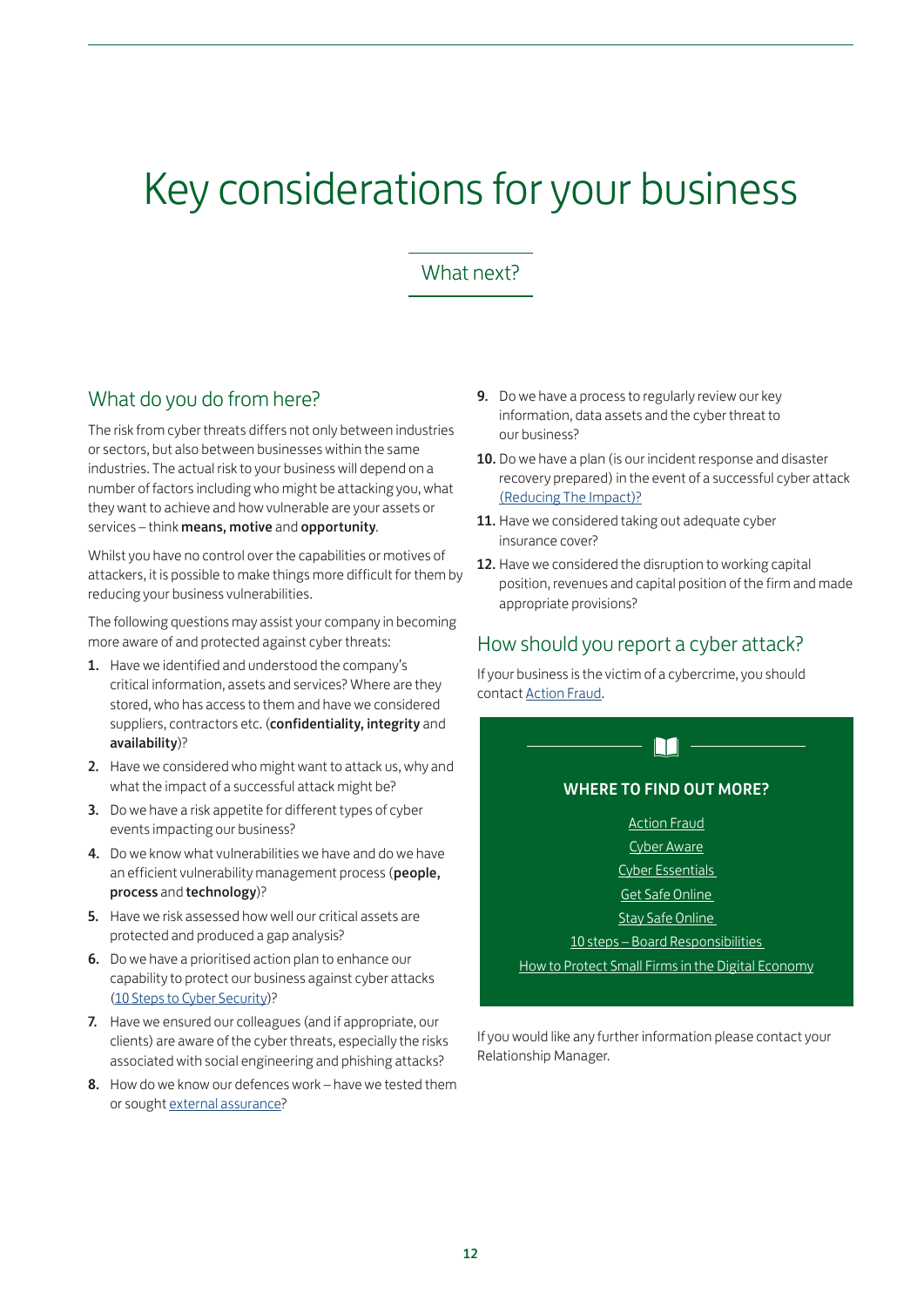# Cyber glossary

### Access Control

Access controls allow a system administrator to set restrictions and approve access to files and programs within a network.

#### Advanced Persistent Threat (APT)

An advanced persistent threat is a type of targeted attack. Typically, APTs are carried out by attackers who have the time and resources to plan a sophisticated infiltration into a network. These attacks usually seek proprietary information, rather than simple financial data. APT attackers may obtain access to a network through spear phishing or by exploiting a vulnerability in a system's software. They may remain on a network for some time while they map out systems and move through the network until they are able to extract the required information.

#### Bitcoin/Virtual Currencies

Bitcoin is essentially an online currency that enables payments without the use of interim organisations such as banks. Bitcoin legitimacy is often disputed because it is unregulated and is frequently associated with illegal activities, for instance in dark web black markets.

#### Bot

Abbreviation from web robot. A bot is a device, such as a computer or smartphone, that has been compromised and is capable of performing tasks on behalf of its master, typically a cyber-criminal, who would often control a multitude of bots; collectively known as a botnet. Bots and botnets are controlled via command and control (C&C) servers, and are often used to send spam email, spread malware or generate specific traffic as part of a DDoS attack. These machines are also frequently known as 'zombies'.

### Botnet

A botnet is a collection of bots or zombie devices. This could range from a few hundred to many thousand compromised computers or devices, often geographically spread, that are controlled to serve particular purposes. Botnets are commonly associated with DDoS attacks, in which they collaborate (via C&C servers) together to direct traffic towards the victim site, with the aim of rendering the site unusable.

### Command and Control

A command and control centre (C&C or C2) is a computer that controls a botnet (a network of compromised computers). Some botnets use distributed command and control systems, making them more resilient. From the command and control centre, hackers can instruct multiple computers to perform their desired activities. Command and control centres are often used to launch DDoS attacks because they can instruct a vast number of computers to perform the same action at the same time.

#### Crimeware-as-a-Service (CaaS)

The provision of cyber criminal activities or attacks as a service for hire. Availability of these services is increasing which allows a wider range of threat actors to launch attacks, where they don't have the technical ability or toolset to do so themselves. This includes the ability to launch DDoS attacks, steal financial information and deliver malware.

#### Dark Web/Dark Net

The 'Deep Web' refers to the large portion of the internet that is hidden from search engines. These are often associated with academic, scientific or financial organisations. The 'Dark Web' specifically refers to a subset of the Deep Web which hides the IP address of the servers that run them, making it very difficult to establish who is behind them. Dark Web sites are generally only accessible by using anonymising software such as TOR (The Onion Router). Whilst many of these sites are used for legitimate purposes, the Dark Web is most famous for hosting criminal sites such as 'Alphabay' and 'The Silk Road' offering the sale of many illegal items such as malware kits, weapons and drugs.

### Denial of Service (DoS) Attack

A DoS attack prevents users from accessing a computer or website. In a DoS attack, a hacker attempts to overload or shut down a service so that legitimate users can no longer access it. Typical DoS attacks target web servers and aim to make websites unavailable. No data is stolen or compromised, but the interruption to the service can be costly for an organisation.

#### Distributed Denial of Service

A DDoS attack is a Denial of Service attack that uses many (usually compromised) devices to launch the attack. These devices are typically distributed across the internet as part of a Botnet. It has the same goals as a DoS attack – disrupting systems by preventing genuine users from accessing them - but is more difficult to mitigate as the malicious traffic originates from many distributed devices.

#### Encryption

Encryption is the process of encoding data (i.e. messages or information) into secret code so that only authorised parties can read it. The intended recipient(s) must use the appropriate password or key to decrypt it.

### Exploit

An exploit is an attack on a computer system that takes advantage of a particular vulnerability or 'bug', which exist in software or hardware. Typically a piece of software or a sequence of commands is used to 'exploit' the vulnerability to give an attacker unauthorised access to, or control over the computer system.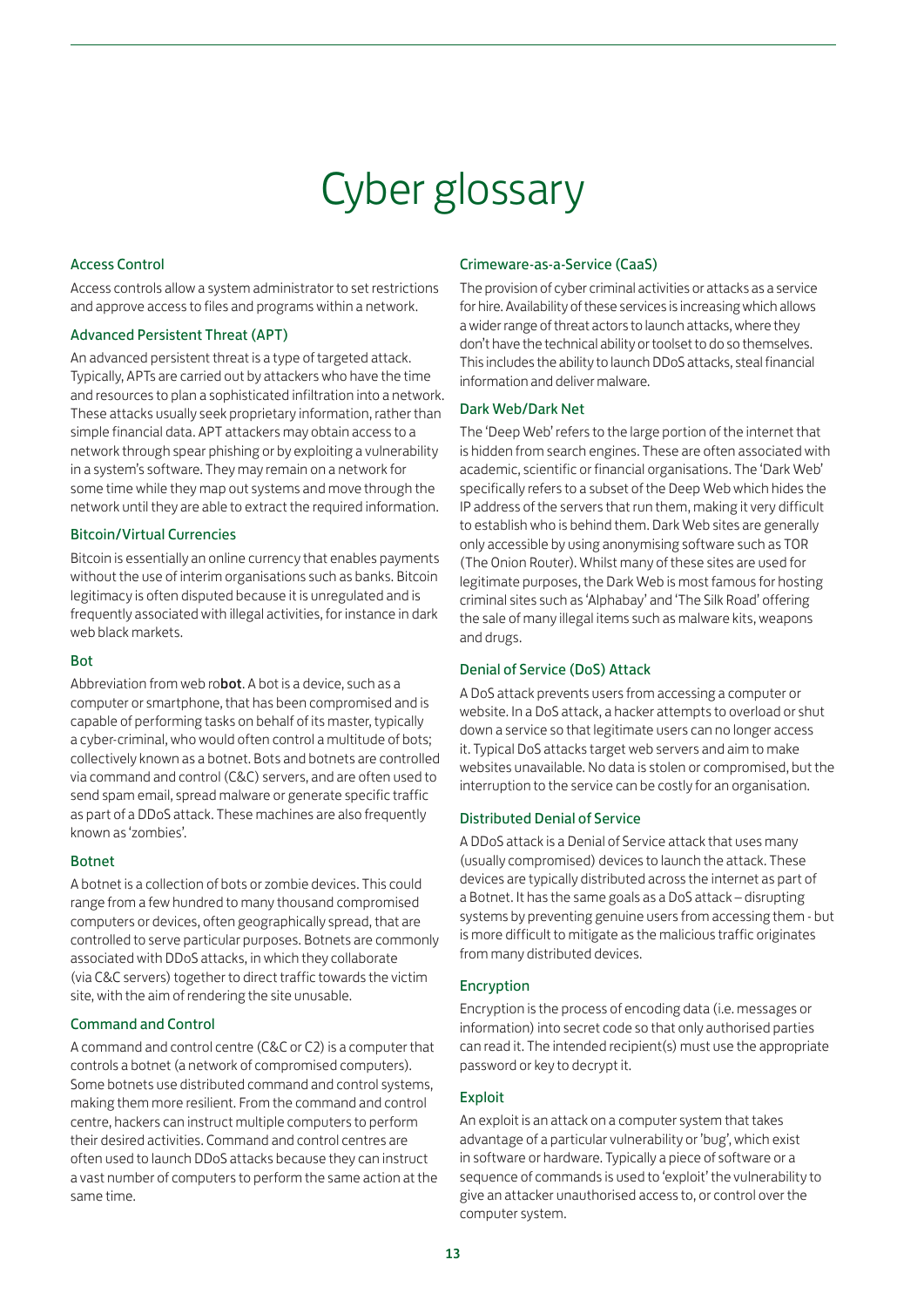## Firewall

A firewall prevents unauthorised access to a computer or network by acting as a barrier between networks or parts of a network, blocking malicious traffic or preventing hacking attempts. The firewall inspects all traffic, both inbound and outbound, to see if it meets certain criteria. If it does, it is allowed; if not, the firewall blocks it.

### **Hacktivism**

The word 'Hacktivism' is derived from the terms 'hack' and 'activism', and is the act of breaking into computer systems ('hacking'), typically for politically or socially motivated purposes. This often involves defacing websites or launching DDoS attacks to disrupt services, to bring attention to political/ social agendas, rather than for any financial gain.

## Indicators of Compromise (IoCs)

IoCs are data items found in system log entries or in files, that can be used to identify potentially malicious activity on a system or network.

## Industrial Control System

ICS is a general term that includes various types of command and control systems primarily used in industrial production. These include Supervisory Control And Data Acquisition (SCADA) systems and Digital Control Systems (DCS). Many of these are found in critical industry sectors such as electrical, gas and water industries, as well as being used to control heating and air conditioning systems in office buildings. Outside takeover can cause not only disruption to business operations, but also destruction of equipment and, potentially, injury to people.

### Internet of Things (IoT)

The interconnection via the Internet of computing devices embedded in everyday objects, enabling them to send and receive data; these sorts of devices can also be known as connected or smart devices.

### **Malware**

Malware is a collective term used to refer to a multitude of malicious software, including viruses, Trojans and ransomware. It is created for nefarious purposes, typically to damage, disrupt or exploit vulnerabilities in computers.

### Patches

Patches are software add-ons designed to add new features or fix software bugs, including security vulnerabilities, in operating systems or applications. Patching for new security vulnerabilities is critical to protect against malware. Many highprofile threats take advantage of security vulnerabilities.

## Phishing

Phishing is an attempt to obtain sensitive information from a victim by email. The sender will claim to be emailing from a trusted source, such as a colleague, the victim's bank or similar. The email will typically direct the victim to a website which will ask them to share their passwords or credit card details, or install malware on the victim's device.

### **Ransomware**

Ransomware is a type of malware designed to coerce victims into paying a ransom, often by restricting access to a computer, device or files until the user pays a fee. Other times, messages purporting to be from law enforcement agencies are displayed claiming the user has been involved in illegal online activities, and providing instructions to pay a fine.

## Remote Access Trojan

A RAT is a malware program that provides cyber-criminals with back-door access to an infected device. RATs are typically used to gather information from the infected device, such as through webcam surveillance, but can also be used to infect that device with additional malware.

## Rootkit

A rootkit is a type of malware which attacks a device before the operating system has fully started up. It generally attempts to gain administrative access to the device so that it can control the device's processes or software. It may also manipulate important system files to hide its presence or inject additional information. It is often necessary to completely reinstall the operating system in order to remove a rootkit.

### **SCADA**

Supervisory control and data acquisition (SCADA) is a system of software and hardware elements that allows industrial organisations to control industrial processes locally or remotely; monitor, gather and process real time data; directly interact with devices such as sensors, valves and pumps through humanmachine interface (HMI) software; and record events into a log file.

## Smishing (SMiShing)

A social engineering technique which targets users of mobile phones/devices. Smishing is a type of phishing attack that uses SMS (Short Message Service) or text messages, instead of email (phishing), to obtain private and confidential information from individuals. The messages are typically designed to trick the recipient into downloading malware onto their mobile phone/device.

## Social Engineering

The manipulation of people into performing actions or divulging sensitive or confidential information that can be used to gain physical access to areas or unauthorised access to computer systems, usually for fraudulent or other criminal purposes.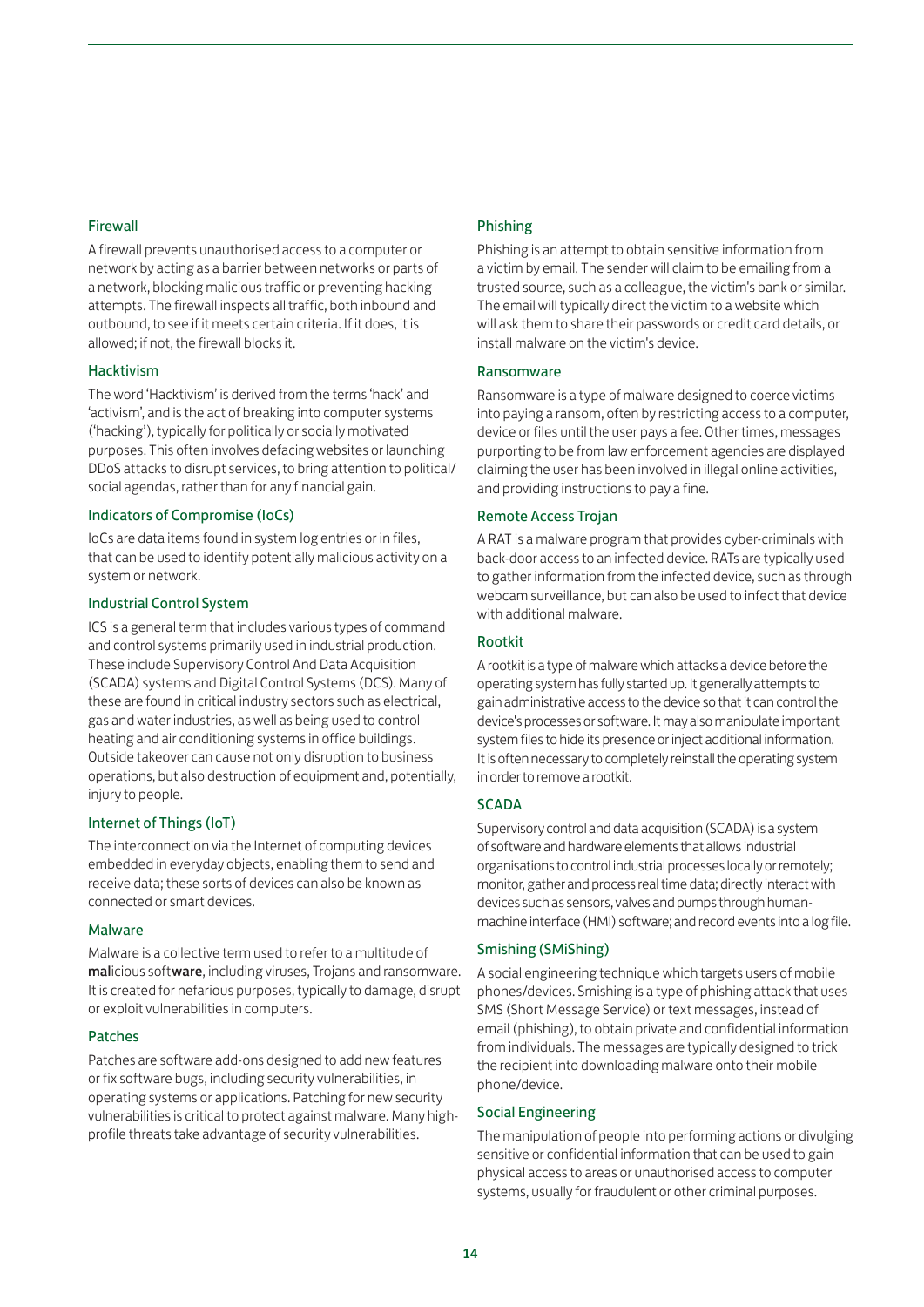#### Spam

Spam is unsolicited bulk email, the electronic equivalent of junk mail, that comes to your inbox. Spammers often disguise their email in an attempt to evade anti-spam software. Increasingly spam arrives via legitimate email addresses whose user credentials have been compromised. Spammers can send millions of emails in a single campaign at very little cost. Spam is frequently used to distribute malware. Spammers are now also exploiting the popularity of instant messaging and social networking sites such as Facebook and Twitter to avoid spam filters and to trick users into revealing sensitive and financial information.

## Spear Phishing

A carefully crafted phishing attack directed at specific individuals or companies. The email is often made to look like it has arrived from a recognised source, to lull the recipient into a sense of trust. Although often intended to steal data for malicious purposes, cyber-criminals may also intend to install malware on a targeted user's computer.

### SQL Injection

SQL injection is an exploit that takes advantage of database query software that doesn't thoroughly test for correct queries. SQL injection sends commands via a web server linked to an SQL database. If the server is not correctly designed and hardened, it might treat data entered in a form field (such as username) as a command to be executed on the database server. For example, an attacker might enter a command string designed to output the entire contents of the database such as customer records and payment information.

## Threat Actors

A threat actor, is an individual or group that is engaged in malicious cyber activity. Threat actors are typically categorised as 'Nation State', 'Organised Crime Group' or 'Hacktivist', however there is some crossover between these groups.

### Trojan

A Trojan horse or Trojan is a program that appears harmless but is, in fact, malicious software. Typically the malware would be hidden within an innocent-looking email attachment or a free computer program/application.

## Virus

Viruses are malicious computer programs that can spread to other files. Viruses can have harmful effects such as displaying irritating messages, stealing data, or giving hackers control over your computer. Viruses can attach themselves to other programs or hide in code that runs automatically when you open certain types of files. Sometimes they can exploit security flaws in your computer's operating system to run and spread automatically. You might receive an infected file in a variety of ways, including via an email attachment, in a download from the Internet, or on a USB drive.

## Vishing (Voice or VoIP Phishing)

Another social engineering technique that is a variant of a phishing scam. Vishing uses the telephone in an attempt to scam users into divulging private or confidential information.

### Vulnerability

Vulnerabilities are bugs in software programs that hackers exploit to compromise computers. Security vulnerabilities are commonplace in software products, leaving users open to attacks. Responsible software vendors, when aware of the problem, create and issue patches to address the vulnerability. When an attack exploits a vulnerability before it has been discovered or patched by the vendor, it is known as a "zero day" attack. To reduce vulnerabilities, you should apply the latest available patches and/or enable the auto update feature on your operating system and any installed applications.

## Web Application Firewall (WAF)

Web application firewalls help keep your servers safe from hackers by scanning activity and identifying probes and attacks. A web application firewall is an otherwise traditional firewall appliance that also performs typical duties handled by multiple systems, including content filtering, spam filtering, intrusion detection and antivirus. Web application firewalls are typically used to protect web servers that are accessible from the Internet.

## XSS (Cross Site Scripting)

XSS is a type of attack in which an attacker inserts code into an otherwise legitimate website. This enables the attacker to bypass the security of the website in order to change user settings, hijack accounts or enable malware downloads.

### Zero Day

A zero day vulnerability is a software bug that has not yet been patched by the software vendor, typically because it has not been disclosed to them but may already be known by attackers who are working to exploit it – known as a zero day attack. The term zero day refers to the number of days that the software vendor has known about the bug.